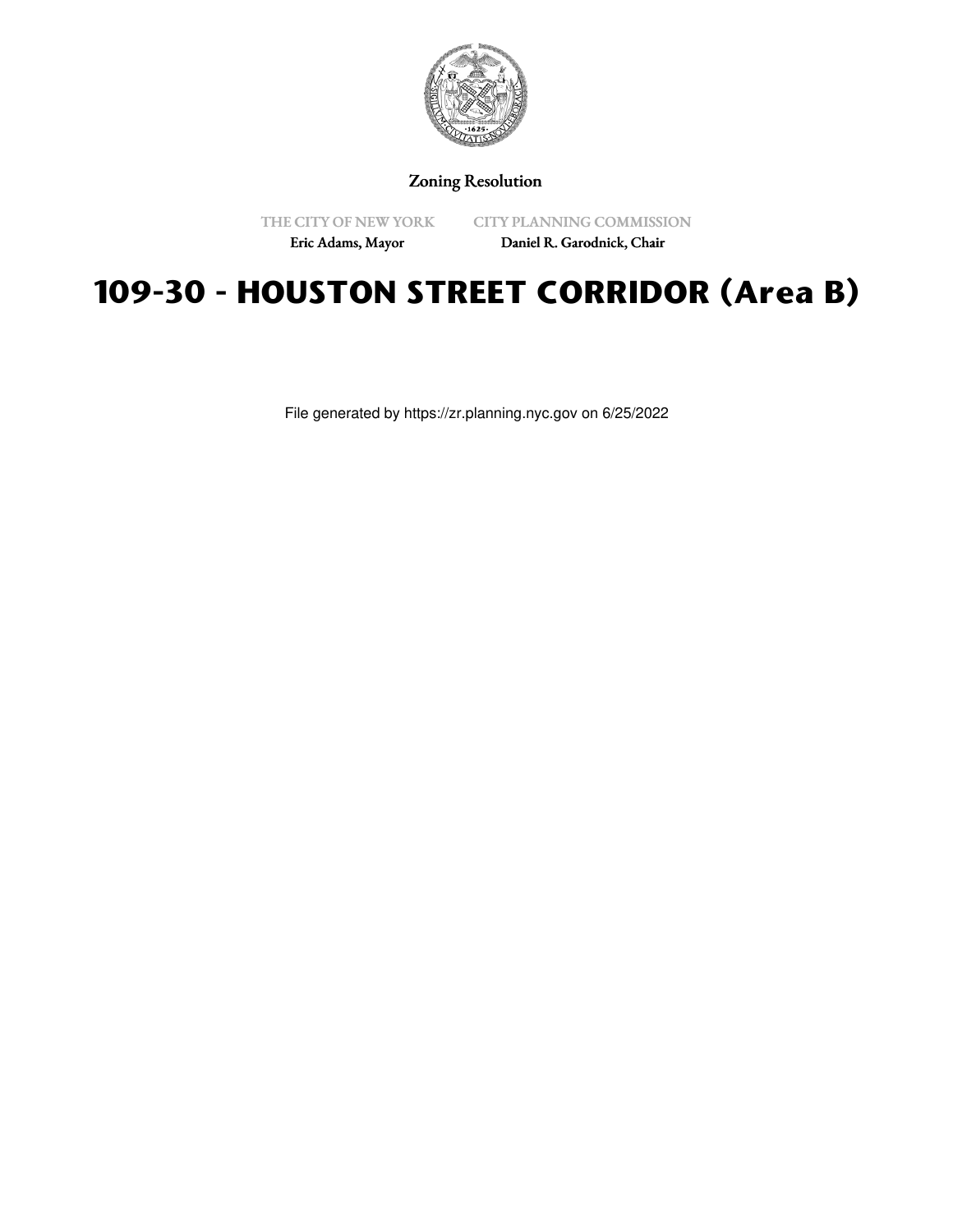### **109-30 - HOUSTON STREET CORRIDOR (Area B)**

LAST AMENDED 2/3/1977

The provisions of this Section are applicable within Area B, as shown on the District Plan (Appendix A).

#### **109-31 - Special Use Regulations**

LAST AMENDED 2/3/1977

#### **109-311 - Special regulations for existing commercial or manufacturing uses**

LAST AMENDED 2/3/1977

The continuation, #enlargement#, #extension# or change of #use# of existing #commercial# or #manufacturing uses# within Area B, shall be governed by the underlying district regulations.

#### **109-312 - Special use regulations for new development**

LAST AMENDED 2/2/2011

For any #building# or portion of a #building# #developed# or #enlarged# after February 3, 1977, within Area B, #uses# listed in the underlying district regulations are permitted, except that such #uses# shall not include those listed in Use Groups 6D, 8C and 12D.

#### **109-32 - Bulk Regulations**

LAST AMENDED 2/2/2011

The #bulk# regulations of the underlying district shall apply to the Houston Street Corridor (Area B), except as set forth in this Section.

#### **109-321 - Floor area regulation**

LAST AMENDED 10/7/2021

The maximum #floor area ratio# permitted on a #zoning lot# is 7.52 for #residential use#, 6.0 for #commercial use# and 7.5 for #community facility use#. In no event shall the total #floor area ratio# for all #uses# exceed 7.52. However, for #developments# or #enlargements# on #qualifying transit improvement sites#, a #floor area# bonus for #mass transit station# improvements may be granted by the City Planning Commission pursuant to the provisions of Section 66-51 (Additional Floor Area for Mass Transit Station Improvements). For the purposes of this paragraph, defined terms additionally include those in Section 66-11 (Definitions).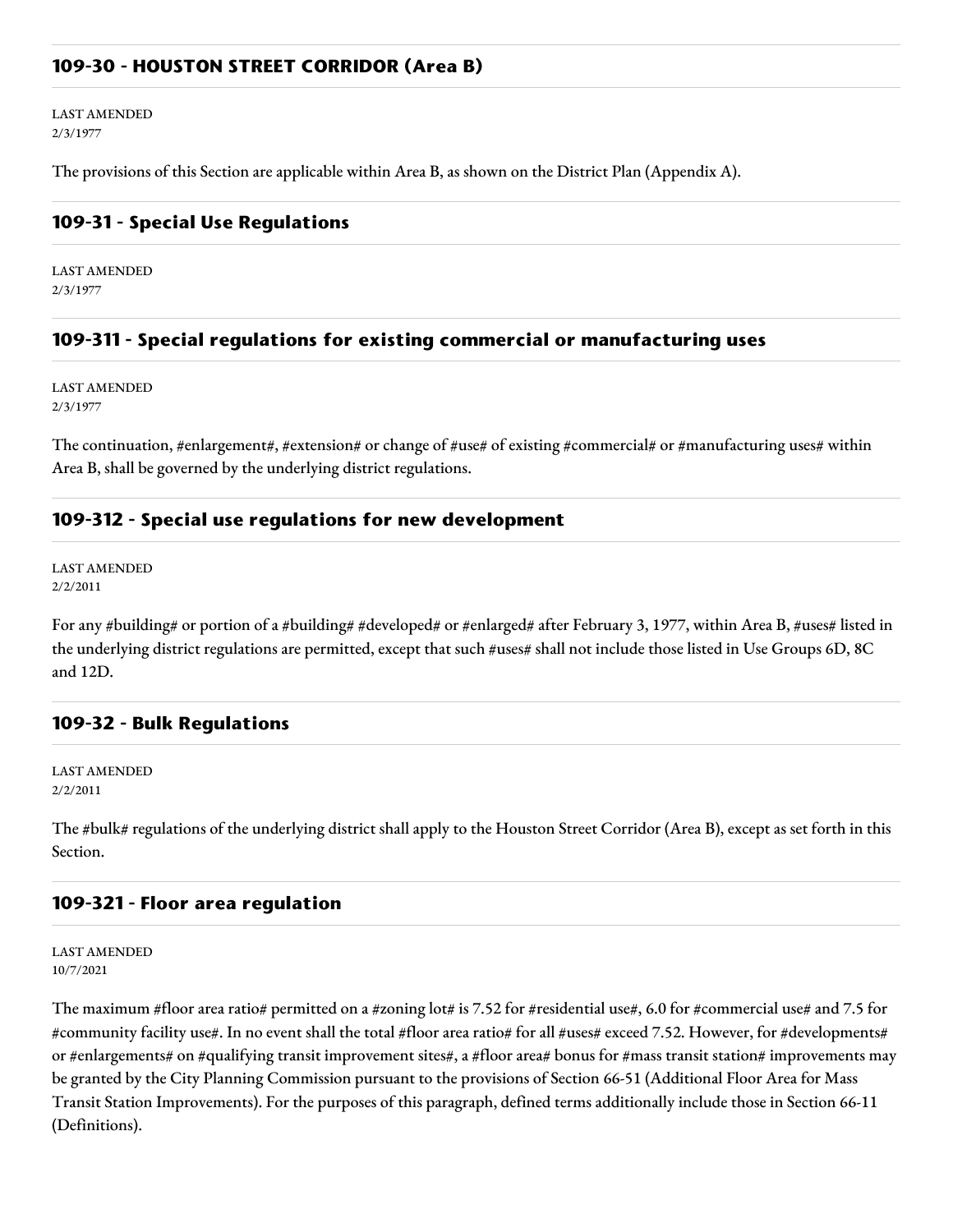## **109-322 - Lot coverage regulations**

#### LAST AMENDED 3/22/2016

| Lot Type                    | Maximum #Lot Coverage# (in<br>percent) |
|-----------------------------|----------------------------------------|
| #Corner lot#                | 100                                    |
| #Interior# or #through lot# | 70                                     |

For any #zoning lot# within Area B, the maximum #lot coverage# shall not exceed the following percentages:

#### **109-323 - Height and setback regulations**

#### LAST AMENDED 2/2/2011

The #street wall# of any #building# for the first two #stories# or 23 feet, whichever is greater, shall be located on the #street line# and extend the entire length of the #street line# of the #zoning lot# not occupied by existing #buildings# to remain. However, at the intersection of two #street lines#, the #street wall# may be located anywhere within an area bounded by the two #street lines# and lines parallel to, and 10 feet from each #street line#. No #street wall# shall be required along a #street line# bounding any portion of a #zoning lot# which is less than 25 feet in depth measured from the #street line# of a #wide street#.

For #street walls# above the level of the second #story# or 23 feet, whichever is greater, at least 50 percent of the aggregate length of the #street walls# shall be located on the #street line#. The remainder of the aggregate length of the mandatory #street walls# at each #story# may be recessed from the #street line# to a depth not exceeding 10 feet provided that the length of any such recess does not exceed 25 percent of the aggregate length of the #street walls# at each #story#.

The mandatory minimum height above #curb level# of a required #street wall# without setback shall be 60 feet on a #wide street# and 23 feet on a #narrow street#, or the height of the #building#, whichever is less. No setback shall be permitted on a #narrow street# below a height of 55 feet.

The maximum permitted height of a #street wall# at the #street line# without setback shall not exceed 100 feet above #curb level# and, above this height, no portion of a #building or other structure# shall penetrate a #sky exposure plane# commencing at 100 feet and rising over the #zoning lot# at a ratio of 1.5 to 1.0.

In addition, no portion of a #building or other structure# shall penetrate a #rear sky exposure plane# commencing at a height of 100 feet above #curb level# and at a distance of 100 feet from and parallel to the #street line#, and rising over the #zoning lot# at a ratio of 1.5 to 1.0 along #wide streets# and at a ratio of 1.0 to 1.0 along #narrow streets#.

## **109-33 - Special Front Wall Regulations**

LAST AMENDED 2/3/1977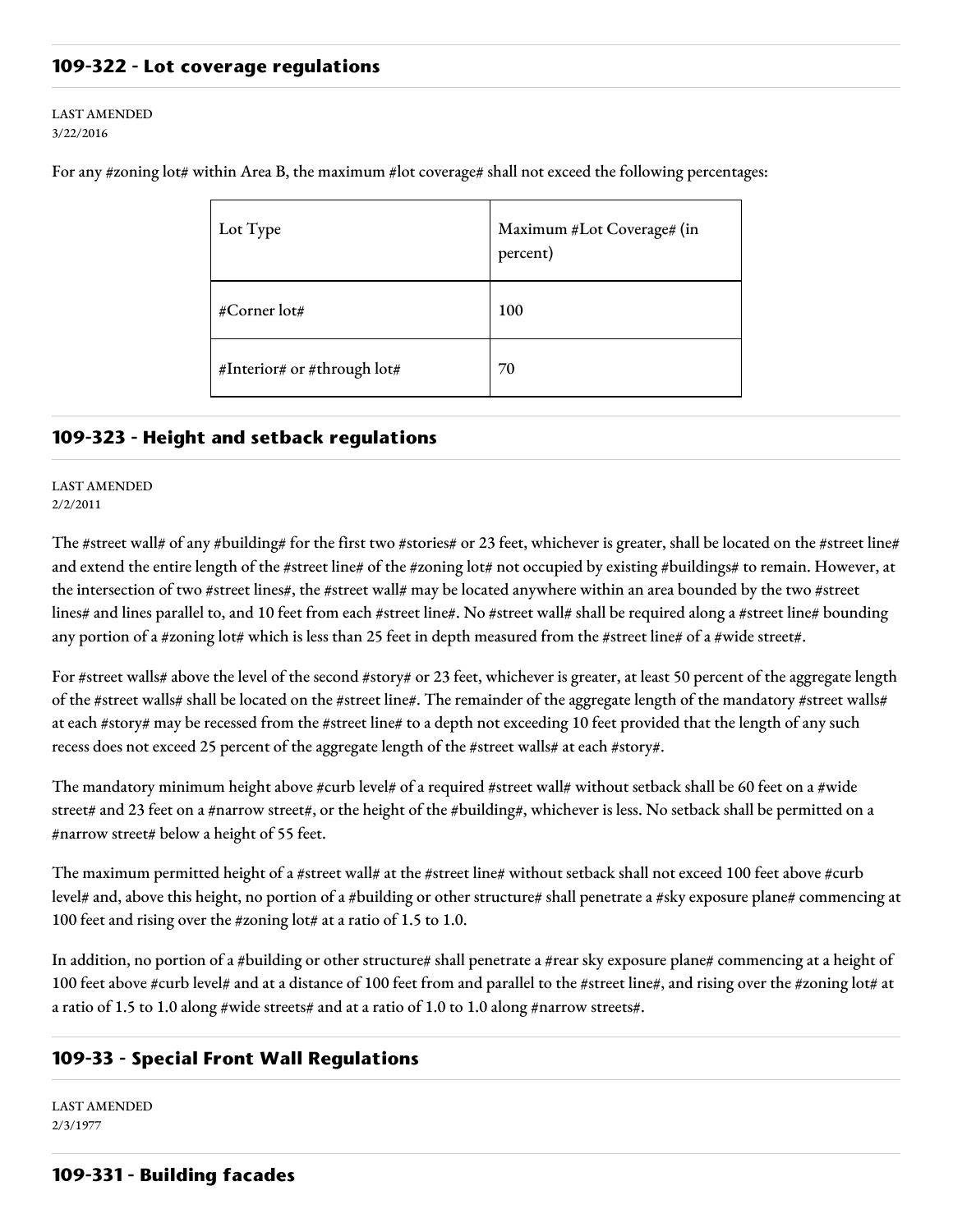LAST AMENDED 11/16/1989

For all #buildings# within Area B, the exterior materials of the front wall shall be predominantly of masonry.

## **109-332 - Treatment of the ground level wall**

LAST AMENDED 12/11/2007

For a #building# wall facing a #narrow street#, at least 25 percent of the total surface area of such #building# wall up to a height of 12 feet above #curb level# or to the ceiling of the ground floor, whichever is higher, shall be transparent. Transparent areas may include storefronts subject to Section 109-50 (SPECIAL REVIEW PROVISIONS). Door or window openings within such surface areas shall be considered transparent. Such openings shall have a minimum width of two feet.

In addition, any portion of such #building# wall 20 feet or more in length, which contains no transparent area at ground floor level, shall be covered with vines or similar planting in permitted front wall recesses, or be treated so as to provide visual relief from large expanses of blank walls. Planting shall consist of shrubs, ivy or creepers and shall be planted in soil having a depth of not less than 2 feet, 6 inches, and a minimum width of 24 inches.

## **109-34 - Open Recreation Space and Landscaping Requirements**

LAST AMENDED 2/2/2011

For any #building developed# or #enlarged# after February 3, 1977, a minimum of 20 percent of the #lot area# of the #zoning lot# shall be provided as usable, landscaped #open recreation space#, accessible to the occupants of such #development# or #enlargement# or to the public. Such #open recreation space# shall be located either at the ground level and/or roof level, and shall be landscaped and properly maintained in accordance with the provisions of Section 109-142 (Landscaping regulations).

## **109-35 - Curb Cuts**

LAST AMENDED 5/8/2013

## **109-351 - Curb cut regulations**

LAST AMENDED 5/8/2013

There shall be not more than one curb cut on each #street line# frontage of a #zoning lot#.

## **109-36 - Mandatory Street Trees**

LAST AMENDED 4/30/2008

In addition to the applicable underlying #street# tree planting requirements, all changes of #use# within the same or to other Use Groups of at least 50 percent of the #floor area# of an existing #building#, or alterations above 30 percent of the #building#